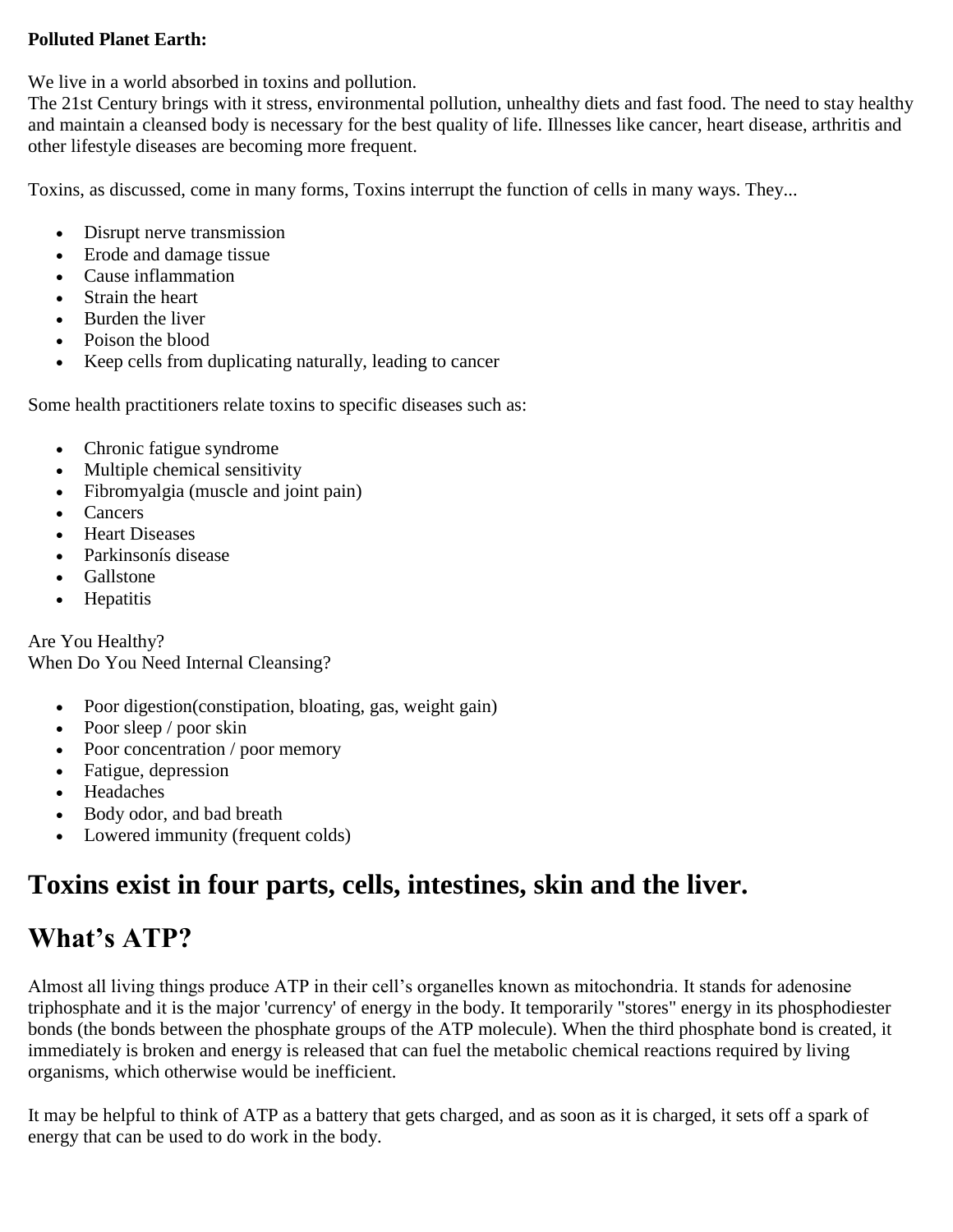ATP powers most of the energy-consuming activities of cells, such as:

- Most anabolic reactions: e.g., synthesis of nucleoside triphosphates for assembly into protein
- Synthesis of polysaccharides
- Synthesis of fats
- Active transport of molecules and ions
- Nerve impulses
- Muscle contraction
- Bioluminescence

In mammals, ATP also functions outside of the cells. Its release:

- From damaged cells can elicit pain
- From the carotid body signals a shortage of oxygen in the blood
- From taste receptor cells triggers action potentials in the sensory nerves leading back to the brain from the stretched wall of the urinary bladder signals when the bladder needs emptying



There are three ways toxins affect cell processes. Membrane damaging toxins such as the Clostridium perfringens toxins produce destructive holes in the cell membrane. Membrane acting toxins such as E. coli attach themselves to the surface receptor of the cell membranes and disrupt signaling between cells. Intracellular acting toxins, a third category of toxins, enter the cell either by forcing entry themselves or being injected into the cell by the bacteria. Toxins that force entry (diphtheria, cholera, tetanus, botulinum, anthrax) bind to the cell, penetrate the membrane, and target specific functions in the cell. Toxins injected by bacteria such as plague and salmonella toxins may disrupt many cellular functions at once. To rid toxins within cells we suggest using the E-Power to enhance ATP and expel excess waste.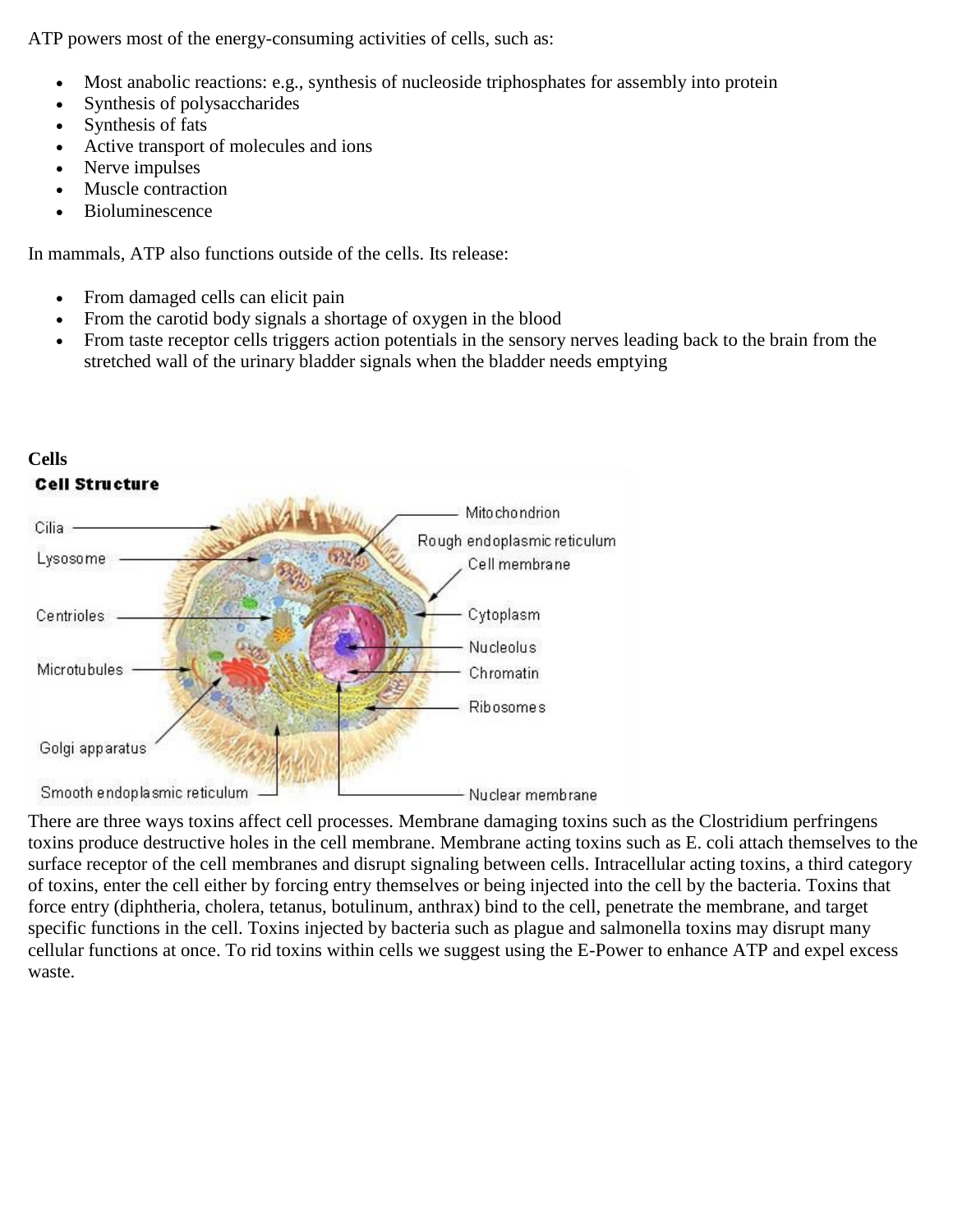

The skin is the largest organ of your body. The skin absorbs toxins and chemicals into the blood stream which in turn, will be distributed through out your body system. Many people assume that your skin is watertight and therefore is a protective cover, well it certainly is a protective cover, but it is unable to keep out chemicals either toxic, or non - toxic. That is why there are such medicinal patches like Hormone Replacement Therapy, or Nicotine patches to help you stop smoking, the chemicals are absorbed slowly through the skin. The Total Detox Spa is optimal for ridding toxins from the skin. Use the facial mask with E-Power to accelerate the toxin elimination process.



There are two main reasons contributing to the formation of toxins in the intestines. Toxin formation in the intestines could be due to the consumption of excessive amounts of food. Many times we eat more than we require, and the intestines are able to digest only the required amounts of food within a specific timeframe. The food that is left over goes on to become spoiled and results in the formation of toxins. This is one of the most commonly seen reasons for toxin formation in the intestines. Another reason for the formation of toxins in the intestines could be an inappropriate diet.

### **Intestines**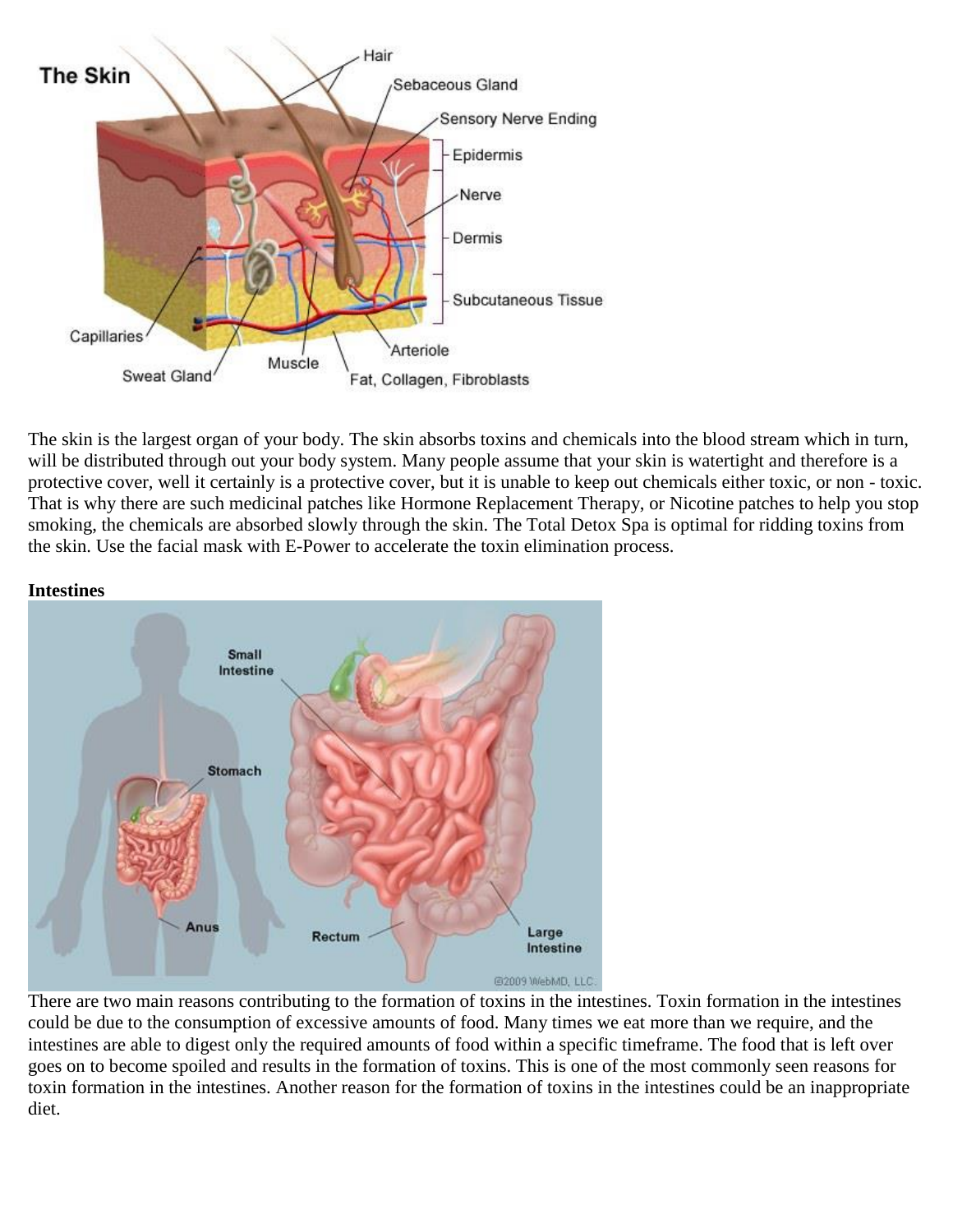Once the toxins are formed, they in turn become fermented and cause a rise in the number of bacteria in the intestines. Presence of excessive amounts of bacteria in the intestine can lead to intestinal disorders. The best way to avoid formation of toxins in the intestines is to be on a diet that ensures there is no toxin formation. Such a diet would normally include food products that are vegetarian. Aside from diet, we suggest taking  $\frac{1}{2}$  bottle of Total Health formula and consuming it while using the Chi Machine and Palm Massager to rid toxins from the intestines.





The liver plays a central role in transforming and clearing chemicals and is susceptible to the toxicity from these agents. Certain medicinal agents, when taken in overdoses and sometimes even when introduced within therapeutic ranges, may injure the organ. Other chemical agents, such as those used in laboratories and industries, natural chemicals and herbal remedies can also induce hepatotoxicity. Chemicals that cause liver injury are called hepatotoxins. More than 900 drugs have been implicated in causing liver injury and it is the most common reason for a drug to be withdrawn from the market. Chemicals often cause subclinical injury to liver which manifests only as abnormal liver enzyme tests. Drug induced liver injury is responsible for 5% of all hospital admissions and 50% of all acute liver failures. We suggest consuming Total Health Formula and using it with the Chi Machine and HotHouse to assist in liver detoxification.

# **Slow down Aging**

The signs of intrinsic aging are:

- fine wrinkles
- thin and transparent skin
- loss of underlying fat, leading to hollowed cheeks and eye sockets as well as noticeable loss of firmness on the hands and neck
- bones shrink away from the skin due to bone loss, which causes sagging skin
- dry skin that may itch
- inability to sweat sufficiently to cool the skin
- hair loss
- unwanted hair
- nail plate thins, the half moons disappear, and ridges develops

The causes of extrinsic aging are:

- 1. The sun
	- o freckles, age spots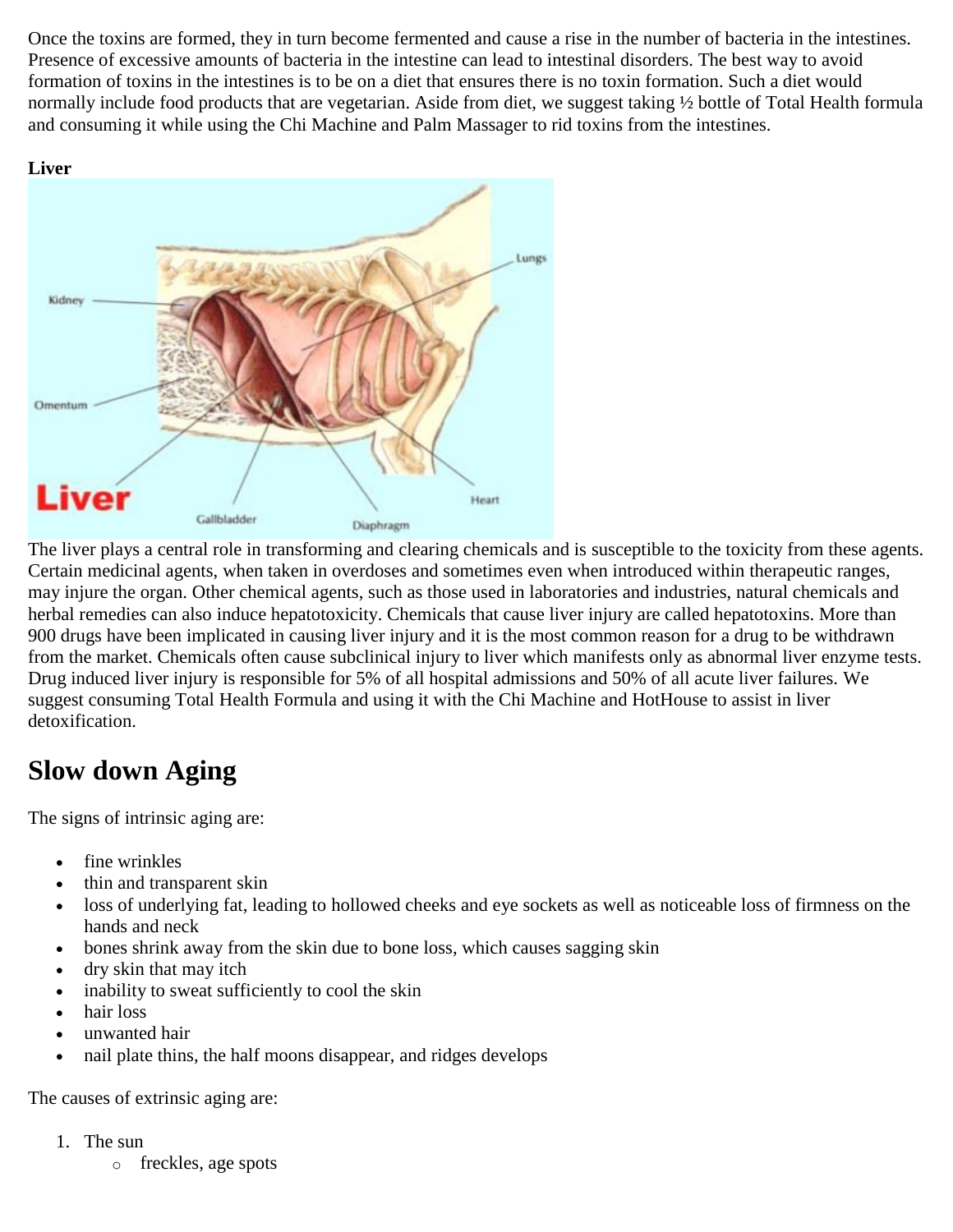- o spider veins on the face, rough and leathery skin, fine wrinkles that disappear when stretched
- o loose skin
- o a blotchy complexion
- o actinic keratoses
- o skin cancer
- o photoaging sun exposure, tanning
- 2. Facial expressions
- 3. Gravity causes
	- o tip of the nose to droop
	- o the ears to elongate
	- o the eyelids to fall
	- o jowls to form
	- o

the lower lip to disappear while the lower lip becomes more pronounced

- 4. Sleeping positions sleep lines, these wrinkles eventually become etched on the surface of the face
- 5. Smoking causes biochemical changes in the body

# **Skin Rejuvenation**

- 1. combating the signs of aging using the latest innovative, non-invasive treatments that give you visibly younger, healthy, radiant skin
- 2. there are treatment options available, from a wide range of surgical and non-surgical methods. Treatment is usually performed in a dermatologist office or any medical doctor who has training and experience in skin treatment. However, all medical procedures have associated risks. In general, the more invasive the procedure, the greater the associated risk.
- 3. Facial rejuvenation procedures fall into the following key categories:
	- 1. topical products
	- 2. fillers
	- 3. Botulinum rejuvenation
	- 4. dermabrasion and microdermabrasion

#### HTE's BEST OPTION RECOMMENDED PROTOCOL FOR BEST RESULTS:

- 1. Clean the face with a facial cleanser, do not use soap on the face
- 2. Exfoliate the skin (mild exfoliates, day before, laser skin resurfacing, after 4 weeks, chemical peels, after 2 weeks)
- 3. Massage the face using the indicator pen or massage the face with your fingertips in an upward motion
- 4. Drink water

# **Try the Total Detox Spa today!**

# **Total Detox is Your Solution!**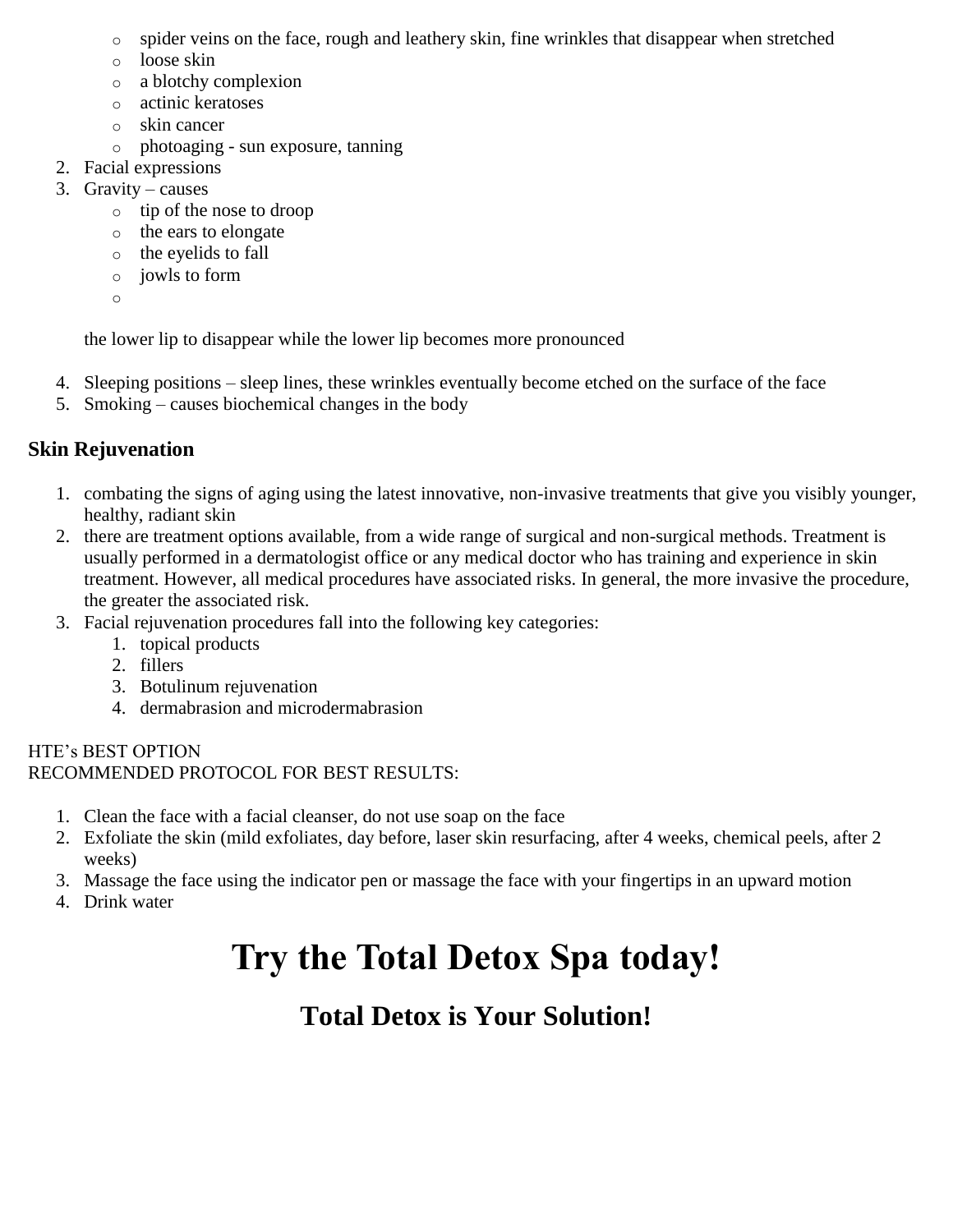

#### **"OPEN UP FIRST, THEN SUPPLY INTO"** Total Detoxification Spa

#### **E-Power, Chi Machine, Total Health Formula, Facial Mask, Palm Massager**

We live in a world absorbed with pollution. The 21st Century brings with it stress, environmental toxins, unhealthy diets and fast food. Illnesses like cancer, heart disease, arthritis and other lifestyle diseases are becoming frequent. The vital need to stay healthy and maintain a cleansed body is necessary for the obtaining the best quality of life.

We need to focus on pure body detoxification. The opening up of blocked passage ways for ideal blood circulation is important for ultimate bodily cleansing. We start this treatment by coating the inside of the body with our enzyme packed Total Health Formula. Start this treatment in the morning and take ½ bottle of Total Health Formula. Delude with water or apple juice if preferred.

Next we use E-Power to open up blocked passage ways. The E-Power emphasizes toxin excretion and nutrient absorption. Strap on the e-power belt and apply facial mask to face. We recommend starting the e-power in low mode for about twenty to thirty minutes and working up to higher modes and durations with experience! Please Note that you should remove all metallic items and refrain from using any electrical devices while using this device.

Next, lie down and use the Chi Machine for fifteen minutes while using the Palm Massager on the stomach. The Chi Machine and the Palm Massager assist in further opening up of the body's blocked channels by the application of internal massage to the organs. Now that we have opened up passage ways and channels we will focus on supplying essential nutrients back into the body with Total Health Formula. Take the other half of the bottle of Total Health Formula with water or apple juice after completing the entire procedure. Repeat this cycle daily for about one week and there you have it!

In conclusion, we have used these devices to expand blood vessels, capillaries and arteries to assist in rapid toxin release and then supplied them with essential nutrients which are then rapidly absorbed into the bloodstream.

Achieve Total Detoxification with the Total Detox Spa by HTE!